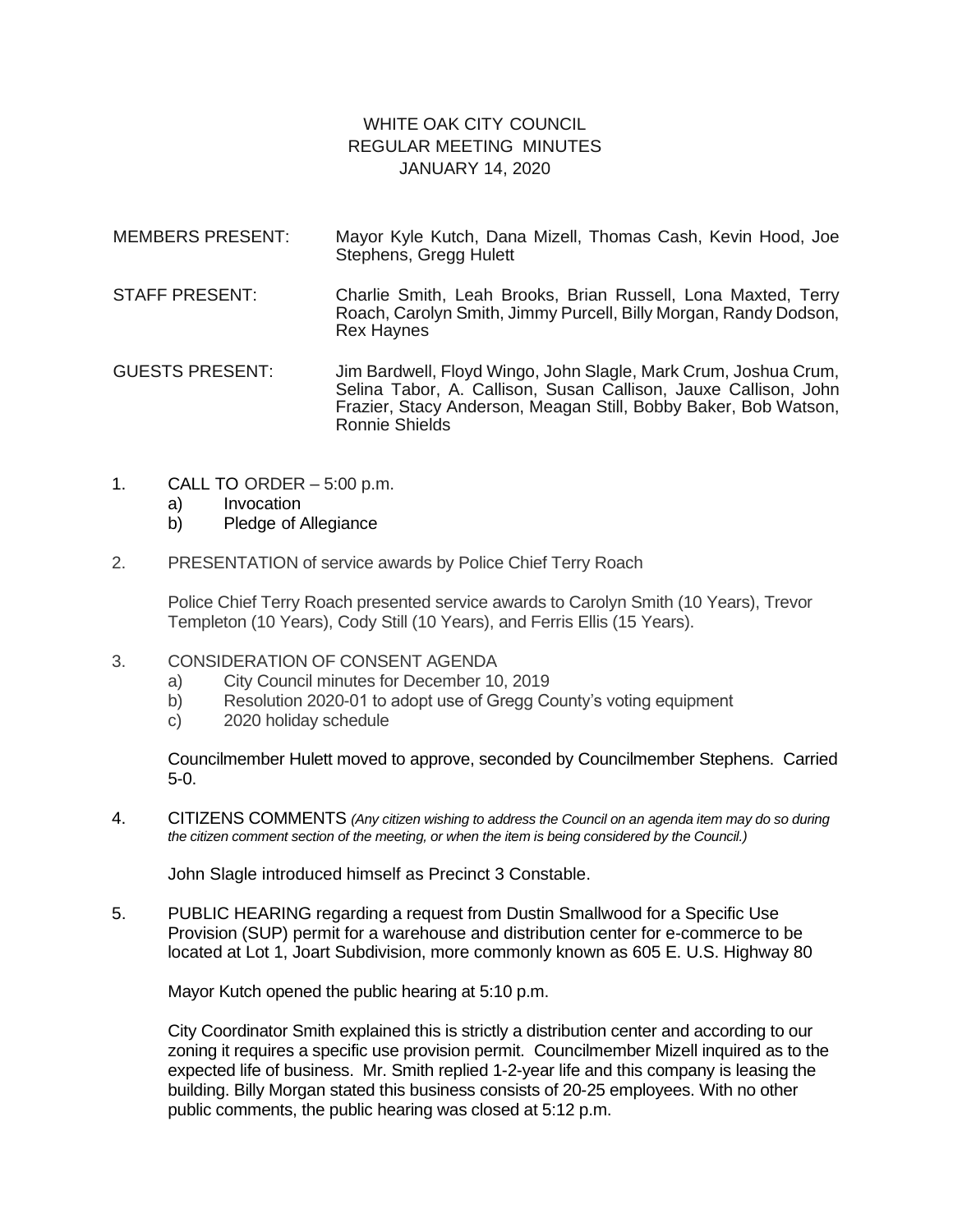6. CONSIDERATION of request from Dustin Smallwood for a Specific Use Provision (SUP) permit for a warehouse and distribution center for e-commerce to be located at Lot 1, Joart Subdivision, more commonly known as 605 E. U.S. Highway 80

Councilmember Hulett moved to approve, seconded by Councilmember Hood. Carried 5-0.

7. PUBLIC HEARING regarding a request from Susan Callison for a Special Use Provision (SUP) permit for a mother-in-law housing unit to be located at Abstract 88 H. Hathaway Survey, Tract 34-01, Section 2, more commonly known as 1502 Alexander Road

Mayor Kutch opened the public hearing at 5:13 p.m.

Charlie Smith stated this addition will be on City water and the residents intend on improving the site by switching to an aerobic system from the septic system. With no other public comments, the public hearing was closed at 5:14 p.m.

8. CONSIDERATION of a request from Susan Callison for a Special Use Provision (SUP) permit for a mother-in-law housing unit to be located at Abstract 88 H. Hathaway Survey, Tract 34-01, Section 2, more commonly known as 1502 Alexander Road

Councilmember Cash moved to approve, seconded by Councilmember Stephens. Carried 5-0.

9. CONSIDERATION of agreement for continued funding of improvements to the City of White Oak baseball complex

The agreement calls for the City to fund \$60,000 a year for the next two years (\$120,000 total) with EDC to pick up the remainder of the \$270,000 leaving a zero balance after two years. Charlie Smith reported the account that was opened for the foundation was closed out with \$9,700 balance that would go toward WOEDCO's portion.

Councilmember Hood moved to approve, seconded by Councilmember Cash. Carried 5-0.

10. CONSIDERATION of White Oak Economic Development Corporation board appointments

Councilmember Hulett moved to approve the reappointment of Thomas Cash, Curtis Smith, Barbara Ray and Dana Mizell to the WEDCO Board, seconded by Councilmember Stephens. Carried 5-0.

11. DISCUSSION regarding Section 42 of the Code of Ordinances regarding licensing of manufactured home parks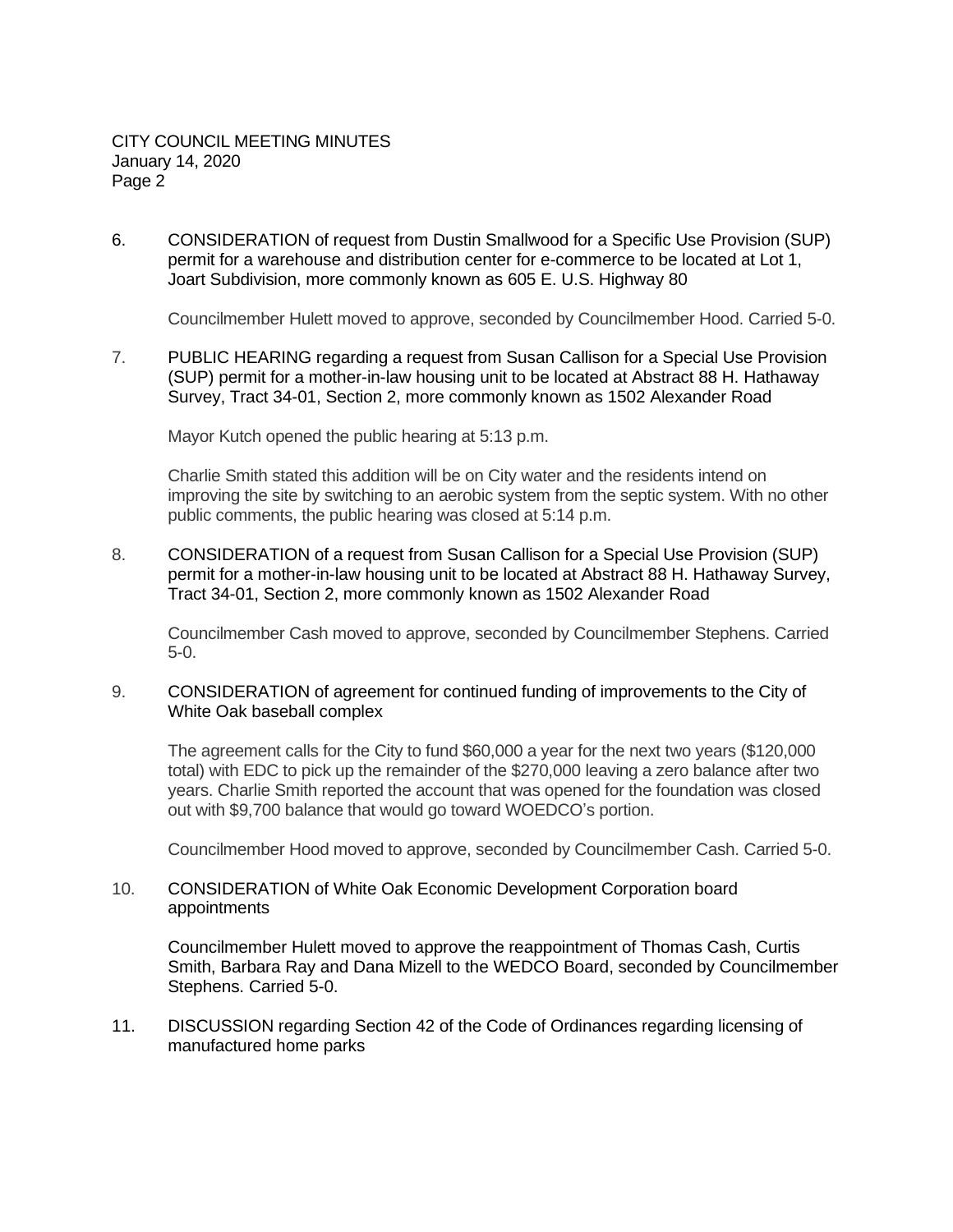City Coordinator Smith said we will begin to enforce our ordinance that requires mobile home parks to have a permit. There are some maintenance issues that Inspector Billy Morgan is working on. Enforcing the ordinance will hold them more accountable.

12. EXECUTIVE SESSION pursuant to Government Code §551.074 to deliberate the appointment of Municipal Court Judge

The Council recessed into executive session at 5:17 p.m.

13. RECONVENE INTO OPEN SESSION and take any action necessary regarding the appointment of Municipal Court Judge

Reconvened into open session at 5:21 p.m. Councilmember Cash moved to appoint Jimmy Nall as Municipal Court Judge, seconded by Councilmember Hood. Carried 5-0.

14. OATH OF OFFICE for Municipal Court Judge

Municipal Court Judge Oath of Office for Jimmy Nall administered by Leah Brooks.

## 15. CITY COORDINATOR REPORT

a) Update on capital improvement projects

TXDOT has identified seventeen areas funded for improvement including Highway 42

George Richey road surveys to start soon beginning at Gilmer Rd. SIB Loan in progress for utility relocating and phase 1 sewer line.

b) Administrative updates

Fire Chief Purcell updated on an application to Boy Scouts of America for the Explorer Program.

Fire Chief Purcell identified the need for and emergency access road for the apartments on Woodridge. Current situation has one way in and out for apartments from East Center street, suggested road would be for emergency vehicles only that would begin on Drake. Purcell also identified the steep grade of the East Center entrance causing damage to vehicles.

Fire Chief Purcell updated on the status of the insurance grant and received reimbursement from VFIS.

## 16. ADJOURNMENT

Councilmember Mizell moved to adjourn at 5:34 p.m., seconded by Councilmember Stephens. Adjourned by consensus.